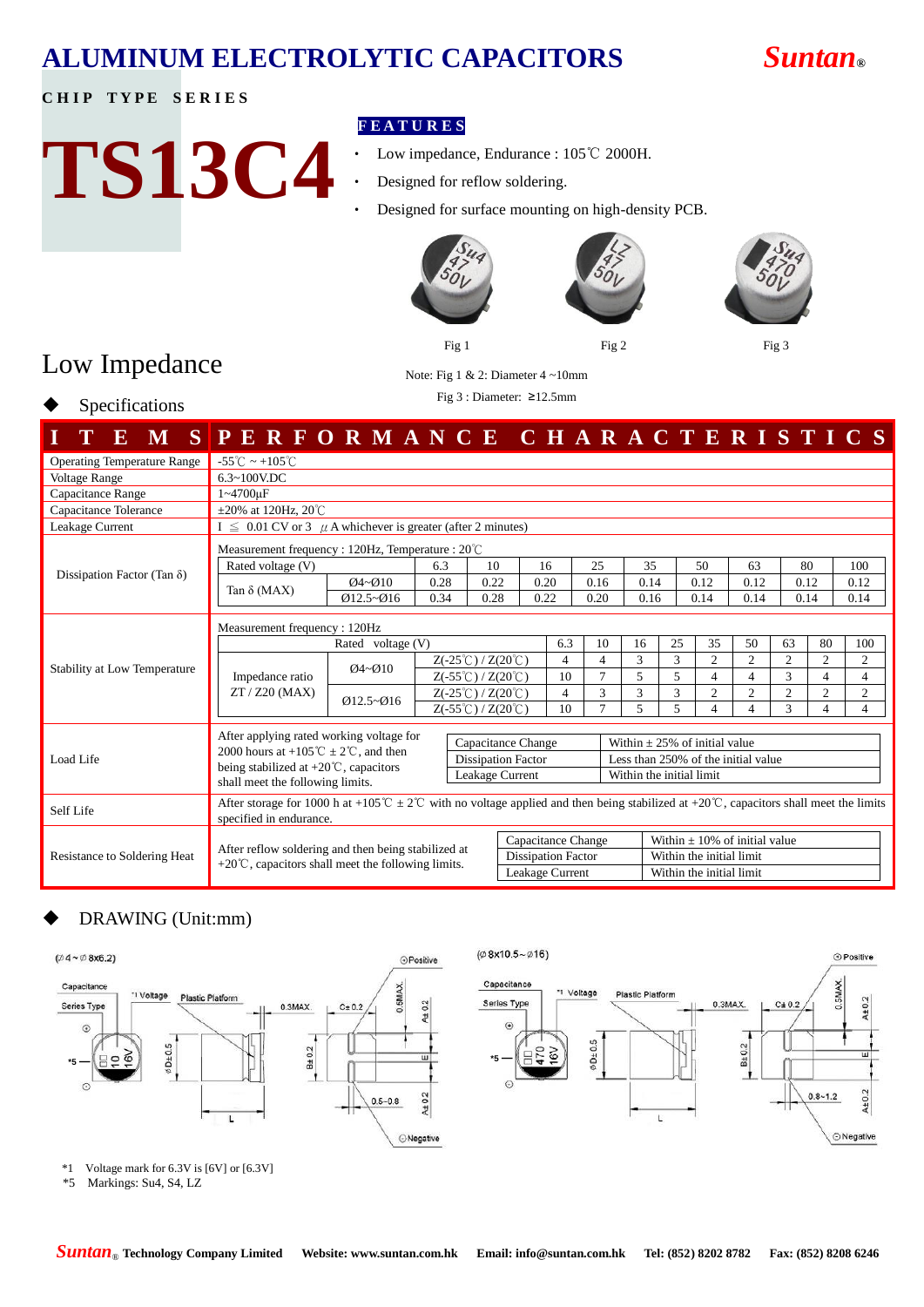# **TS13C4**

### **DIMENSIONS(Unit:mm)**

| ØDxL        | 4x5.4         | 5x5.4         | 6.3x5.4/7.7       | 8x6.5/10.5     | 10x7.7/10.5/13.5    | 12.5x13.5      |
|-------------|---------------|---------------|-------------------|----------------|---------------------|----------------|
|             | 2.0           | 2.2           | 2.6               | 3.0            | 3.3                 | 4.9            |
|             | 4.3           | 5.3           | 6.6               | 8.4            | 10.4                | 13.0           |
|             | 4.3           | 5.3           | 6.6               | 8.4            | 10.4                | 13.0           |
| $E \pm 0.2$ | 1.0           | 1.4           |                   |                |                     |                |
|             | $5.4 \pm 0.6$ | $5.4 \pm 0.6$ | $5.4/7.7 \pm 0.6$ | $10.5 \pm 0.6$ | $10.5/13.5 \pm 1.0$ | $13.5 \pm 1.0$ |

### **DIMENSIONS&MAXIMUM PERMISSIBLE RIPPLE CURRENT&IMPEDANCE**

|             | WV/V<br>6.3 |                                        |                |              | 10                                        |                          | 16                    |                                       |                                           |                                                 |
|-------------|-------------|----------------------------------------|----------------|--------------|-------------------------------------------|--------------------------|-----------------------|---------------------------------------|-------------------------------------------|-------------------------------------------------|
| $Cap/\mu F$ |             |                                        | 0J             |              |                                           | 1A                       |                       |                                       | 1 <sub>C</sub>                            |                                                 |
| 10          | 100         |                                        |                |              |                                           |                          |                       | 4x5.4                                 | 3.00                                      | 60                                              |
| 22          | 220         | $4\times5.4$                           | 3.00           | 60           | $4\times5.4$                              | 3.00                     | 60                    | 4x5.4<br>(5x5.4)                      | 3.00<br>(1.80)                            | 60<br>(95)                                      |
| 33          | 330         | $4\times5.4$                           | 3.00           | 60           | $4\times5.4$                              | 3.00                     | 60                    | 5x5.4<br>(6.3x5.4)                    | 1.80<br>(1.00)                            | 95<br>(140)                                     |
| 47          | 470         | $5 \times 5.4$                         | 1.80           | 95           | $5 \times 5.4$<br>(6.3x5.4)               | 1.80<br>(1.00)           | 95<br>(140)           | 5x5.4<br>(6.3x5.4)                    | 1.80<br>(1.00)                            | 95<br>(140)                                     |
| 68          | 680         |                                        |                |              |                                           |                          |                       | 8x6.5                                 | 0.60                                      | 230                                             |
| 100         | 101         | $5\times5.4$<br>$(6.3 \times 5.4)$     | 1.80<br>(1.00) | 100<br>(140) | $5 \times 5.4$<br>$(6.3 \times 5.4)$      | 1.80<br>(1.00)           | 100<br>(140)          | 6.3x5.4<br>(6.3x7.7)<br>(8x6.5)       | 1.00<br>(0.60)<br>(0.60)                  | 140<br>(230)<br>(230)                           |
| 150         | 151         |                                        |                |              | $6.3 \times 5.4$                          | 1.00                     | 140                   | 6.3x7.7<br>(8x10.5)                   | 0.60<br>(0.45)                            | 230<br>(450)                                    |
| 220         | 221         | $6.3 \times 5.4$<br>$(6.3 \times 7.7)$ | 1.00<br>(0.60) | 140<br>(230) | $6.3 \times 5.4$<br>(6.3x7.7)<br>(8x10.5) | 1.00<br>(0.60)<br>(0.45) | 140<br>(230)<br>(450) | 6.3x7.7<br>(8x6.5)<br>(8x10.5)        | 0.60<br>(0.60)<br>(0.45)                  | 230<br>(230)<br>(450)                           |
| 330         | 331         | $6.3 \times 7.7$<br>(8x10.5)           | 0.60<br>(0.45) | 230<br>(450) | $8\times10.5$                             | 0.45                     | 450                   | 8x10.5<br>(10x7.7)                    | 0.45<br>(0.45)                            | 450<br>(450)                                    |
| 470         | 471         | $6.3 \times 7.7$<br>(8x10.5)           | 0.60<br>(0.45) | 230<br>(450) | $8\times10.5$                             | 0.45                     | 450                   | 8x10.5<br>(10x10.5)                   | 0.45<br>(0.25)                            | 450<br>(670)                                    |
| 680         | 681         |                                        |                |              |                                           |                          |                       | 10x10.5                               | 0.25                                      | 670                                             |
| 820         | 821         | $8\times10.5$<br>(10x10.5)             | 0.40<br>(0.25) | 450<br>(670) |                                           |                          |                       |                                       |                                           |                                                 |
| 1000        | 102         | $10\times10.5$                         | 0.25           | 670          | $10\times10.5$                            | 0.25                     | 670                   | 10x10.5<br>(10x13.5)                  | 0.25<br>(0.15)                            | 670<br>(750)                                    |
| 1500        | 152         | $10\times10.5$                         | 0.25           | 670          |                                           |                          |                       | 12.5x13.5                             | $0.12\,$                                  | 820                                             |
| 2200        | 222         | $12.5 \times 13.5$                     | 0.12           | 820          | $12.5 \times 13.5$                        | 0.12                     | 820                   | <b>Case Size</b><br>$ØD \times L(mm)$ | Impedance<br>$(\Omega)$ at 20°C<br>100kHz | Ripple<br>Current<br>(mA rms) at<br>105℃ 100kHz |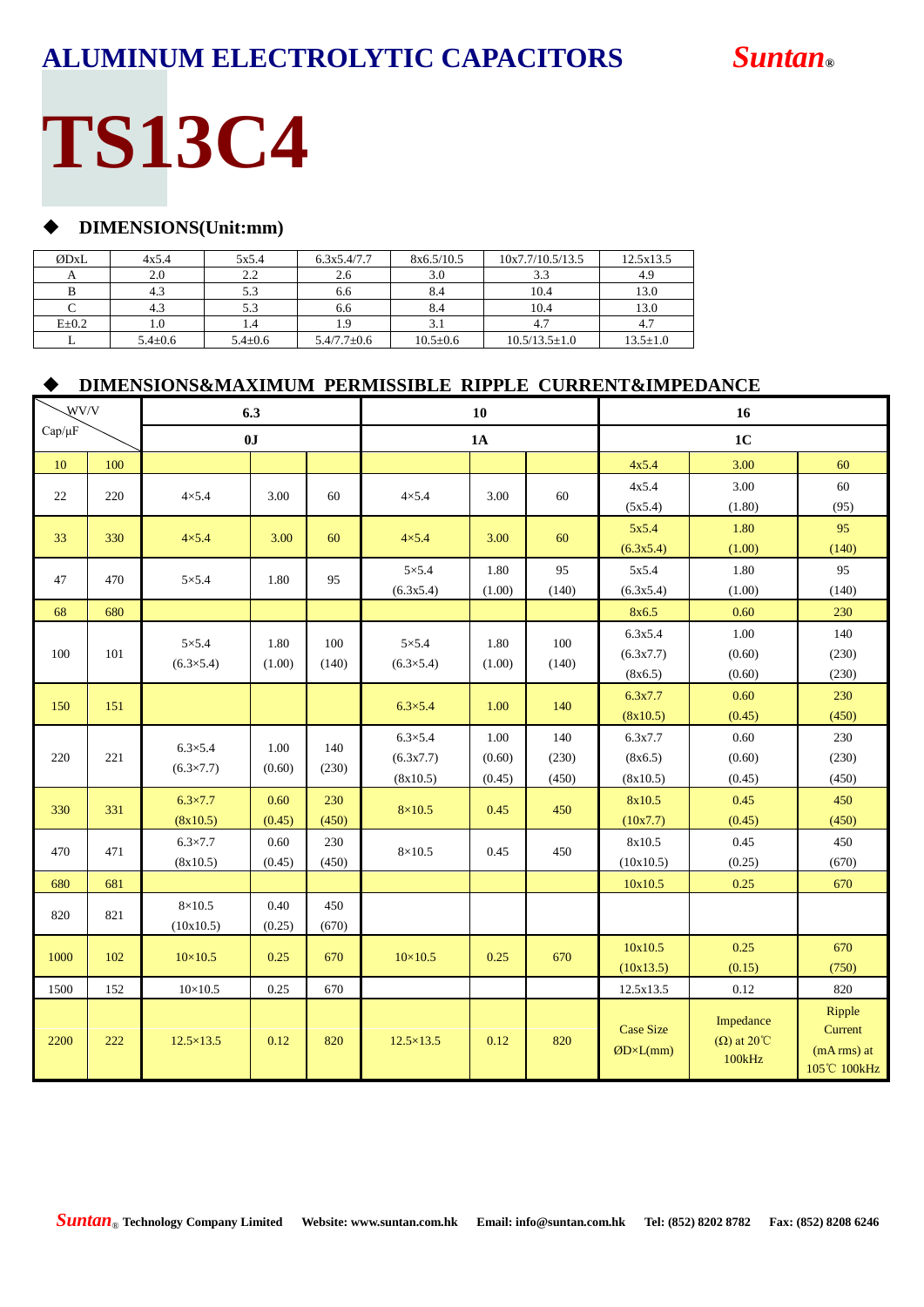# **TS13C4**

|              | DIMENSIONS&MAXIMUM PERMISSIBLE RIPPLE CURRENT&IMPEDANCE |                                        |                          |                       |                                                                               |                                    |                                |                                                          |                                           |                                                       |  |  |
|--------------|---------------------------------------------------------|----------------------------------------|--------------------------|-----------------------|-------------------------------------------------------------------------------|------------------------------------|--------------------------------|----------------------------------------------------------|-------------------------------------------|-------------------------------------------------------|--|--|
| WV/V<br>25   |                                                         |                                        | 35                       |                       |                                                                               | 50                                 |                                |                                                          |                                           |                                                       |  |  |
| $Cap/\mu F$  |                                                         |                                        | <b>1E</b>                |                       | <b>1V</b>                                                                     |                                    |                                | 1H                                                       |                                           |                                                       |  |  |
| $\mathbf{1}$ | 010                                                     |                                        |                          |                       |                                                                               |                                    |                                | $4\times5.4$                                             | 5.00                                      | 30                                                    |  |  |
| 2.2          | 2R2                                                     |                                        |                          |                       |                                                                               |                                    |                                | $4\times5.4$                                             | 5.00                                      | 30                                                    |  |  |
| 3.3          | 3R3                                                     |                                        |                          |                       |                                                                               |                                    |                                | $4\times 5.4$                                            | 5.00                                      | 30                                                    |  |  |
| 4.7          | 4R7                                                     | $4 \times 5.4$                         | 3.00                     | 60                    | $4\times5.4$                                                                  | 3.00                               | 60                             | $4\times5.4$<br>$(5 \times 5.4)$                         | 5.00<br>(3.00)                            | 30<br>(50)                                            |  |  |
| 10           | 100                                                     | $4\times5.4$<br>$(5 \times 5.4)$       | 3.00<br>(1.80)           | 60<br>(95)            | $4\times5.4$<br>$(5 \times 5.4)$                                              | 3.00<br>(1.80)                     | 60<br>(95)                     | $5\times5.4$<br>$(6.3 \times 5.4)$                       | 3.00<br>(2.00)                            | 50<br>(70)                                            |  |  |
| 22           | 220                                                     | $5\times5.4$<br>$(6.3 \times 5.4)$     | 1.80<br>(1.00)           | 95<br>(140)           | $5\times5.4$<br>$(6.3 \times 5.4)$                                            | 1.80<br>(1.00)                     | 95<br>(140)                    | $6.3 \times 5.4$<br>$(6.3 \times 7.7)$<br>$(8\times6.5)$ | 2.00<br>(1.00)<br>(1.00)                  | 70<br>(120)<br>(120)                                  |  |  |
| 33           | 330                                                     | $5\times5.4$<br>$(6.3 \times 5.4)$     | 1.80<br>(1.00)           | 95<br>(140)           | $6.3 \times 5.4$<br>$(8 \times 6.5)$                                          | 1.00<br>(0.60)                     | 140<br>(230)                   | $6.3 \times 7.7$<br>$(8\times10.5)$                      | 1.00<br>(0.80)                            | 120<br>(280)                                          |  |  |
| 47           | 470                                                     | $6.3 \times 5.4$                       | 1.00                     | 140                   | $6.3 \times 5.4$<br>$(6.3 \times 7.7)$<br>$(8 \times 6.5)$<br>$(8\times10.5)$ | 1.00<br>(0.60)<br>(0.60)<br>(0.45) | 140<br>(230)<br>(230)<br>(450) | $6.3 \times 7.7$<br>$(8\times6.5)$<br>$(8\times10.5)$    | 1.00<br>(1.00)<br>(0.80)                  | 120<br>(120)<br>(300)                                 |  |  |
| 100          | 101                                                     | $6.3 \times 7.7$<br>$(8\times10.5)$    | 0.60<br>(0.45)           | 230<br>(450)          | $6.3 \times 7.7$<br>$(8 \times 6.5)$<br>$(8\times10.5)$                       | 0.60<br>(0.60)<br>(0.45)           | 230<br>(230)<br>(450)          | $8\times10.5$<br>$(10 \times 7.7)$<br>$(10\times10.5)$   | 0.80<br>(0.80)<br>(0.45)                  | 300<br>(300)<br>(450)                                 |  |  |
| 150          | 151                                                     | $8\times10.5$                          | 0.45                     | 450                   | $8\times10.5$<br>(10x7.7)                                                     | 0.45<br>(0.45)                     | 450<br>(450)                   | $10 \times 10.5$                                         | 0.45                                      | 450                                                   |  |  |
| 220          | 221                                                     | $8\times10.5$<br>(10x7.7)<br>(10x10.5) | 0.45<br>(0.45)<br>(0.25) | 450<br>(450)<br>(670) | 8x10.5<br>(10x10.5)                                                           | 0.40<br>(0.25)                     | 450<br>(670)                   | 10x10.5<br>(10x13.5)                                     | 0.45<br>(0.35)                            | 500<br>(550)                                          |  |  |
| 330          | 331                                                     | $8\times10.5$<br>$(10\times10.5)$      | 0.40<br>(0.25)           | 450<br>(670)          | 10x10.5                                                                       | 0.25                               | 670                            | 12.5x13.5                                                | 0.25                                      | 650                                                   |  |  |
| 470          | 471                                                     | $10\times10.5$                         | 0.25                     | 670                   | 10x13.5                                                                       | 0.15                               | 750                            |                                                          |                                           |                                                       |  |  |
| 680          | 681                                                     | $10 \times 13.5$                       | 0.15                     | 750                   | 12.5x13.5                                                                     | 0.12                               | 820                            |                                                          |                                           |                                                       |  |  |
| 1000         | 102                                                     | $12.5 \times 13.5$                     | 0.11                     | 820                   |                                                                               |                                    |                                | Case Size<br>$\mathcal{O}D \times L(mm)$                 | Impedance<br>$(\Omega)$ at 20°C<br>100kHz | <b>Ripple Current</b><br>$(mA rms)$ at<br>105℃ 100kHz |  |  |